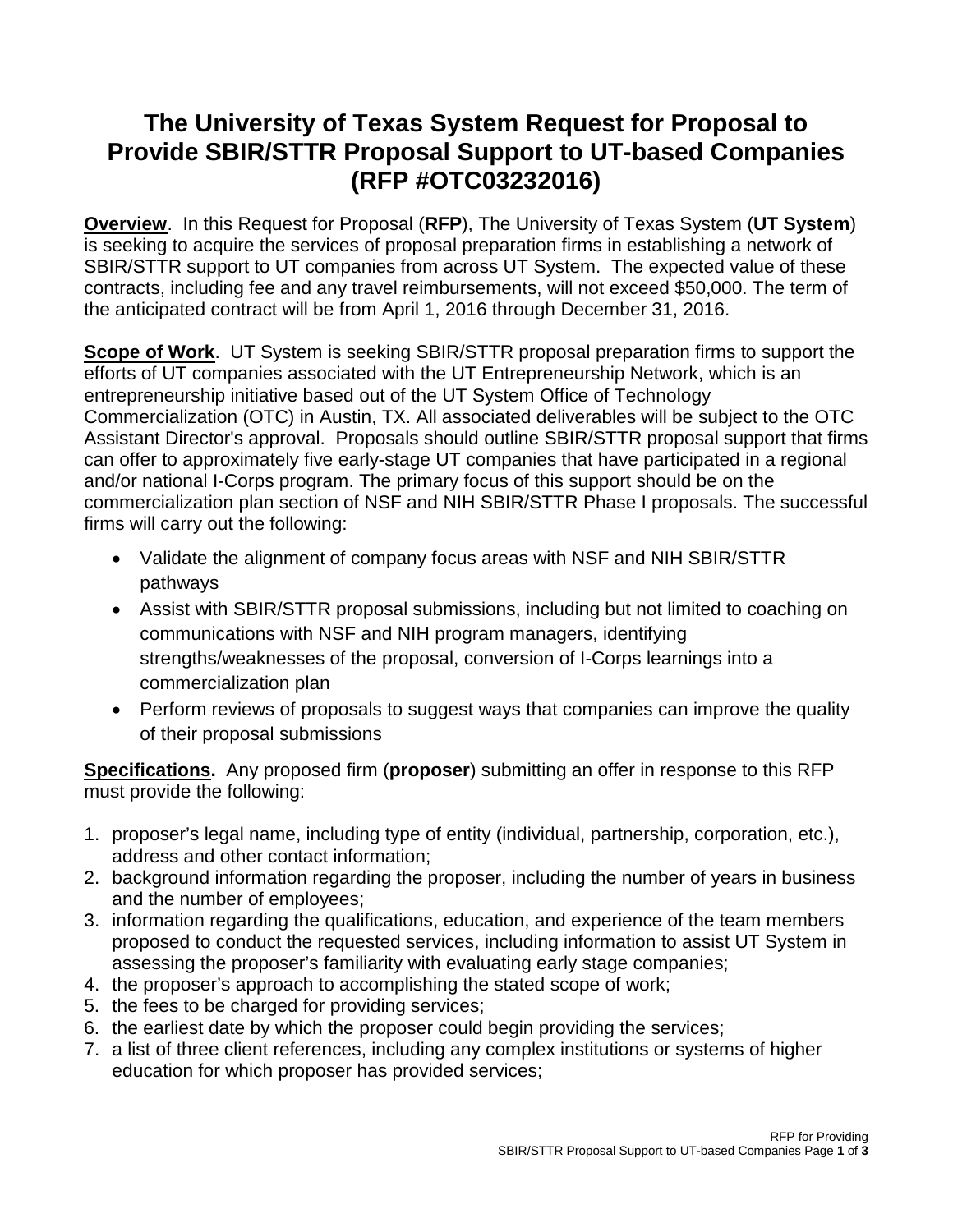- 8. any unique benefits the proposer would offer UT System, and any other information proposer desires UT System to consider in connection with proposer's offer;
- 9. information to assist UT System in assessing the proposer's experience performing the requested services for other complex institutions or systems of higher education;
- 10.information to assist UT System in assessing whether the proposer will be impartial in the performance of the requested services;
- 11.information to assist UT System in assessing whether the proposer will have any conflicts of interest in performing the requested services;
- 12.information to assist UT System in assessing the overall cost to UT System for the requested services;
- 13.information regarding any prompt payment discount offered by proposer (UT System's standard payment terms for services are Net 30 days); and
- 14.information to assist UT System in assessing proposer's capability to perform the requested services.

**Selection Process.** UT System may select the successful proposal(s) on the basis of the proposals initially submitted, without discussion, clarification or modification. In the alternative, UT System may select the successful proposal(s) on the basis of negotiation with the proposers. In conducting any negotiations, UT System will avoid disclosing the contents of competing offers.

UT System is not obligated to select the proposer offering the most attractive economic terms if that proposer is not the most advantageous to UT System overall, as determined by UT System.

UT System reserves the right to (a) enter into a contract for all or any portion of the requirements and specifications set forth in this RFP with one or more proposers, (b) reject any and all offers and re-solicit offers, or (c) reject any and all offers and temporarily or permanently abandon this selection process, if deemed to be in the best interests of UT System. UT System will maintain in its files concerning this RFP a written record of the basis upon which a selection, if any, is made by UT System. UT System reserves the right to accept or reject any or all offers, waive any formalities, procedural requirements, or minor technical inconsistencies, and delete any requirement or specification from this RFP when deemed to be in UT System's best interest.

## **Criteria for Selection.**

The successful proposal(s), if any, will be the proposal(s) submitted in response to this RFP, by the Submittal Deadline that is the most advantageous to UT System. The criteria to be considered by UT System in evaluating offers will be the proposer's demonstrated competence, knowledge and qualifications and the reasonableness of the proposer's fee.

Proposals will be evaluated by UT System personnel. The selection of the successful proposal, if any, will be based on the information provided by proposer in its offer. UT System may give consideration to any additional information if UT System deems such information relevant. Any proposer submitting a successful proposal will be required to enter into a contract acceptable to UT System.